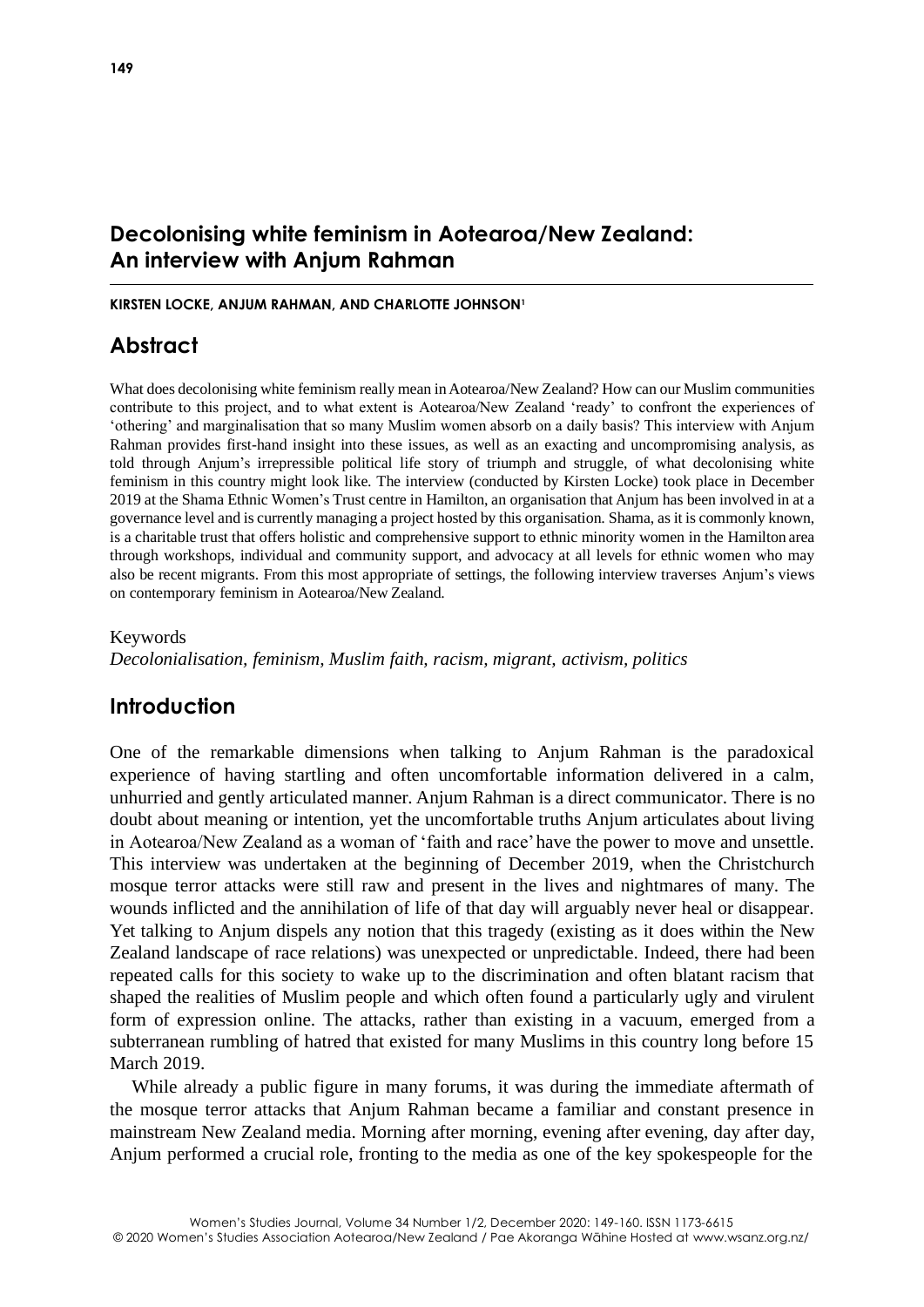Muslim community. My interview with Anjum traverses this time, but it does so through the broader context of her own story of growing up as a woman of faith and race in Aotearoa/ New Zealand. While the spectre of the mosque terror attacks is always present, so is the story of Anjum's struggles to articulate the rights of women within the often-inhospitable context of Pākehā feminism. As such, the interview draws attention to the intersectional character that feminism in Aotearoa/New Zealand would do well to engage, work and struggle with, to ensure stories are told other than through the voice of white feminism. Anjum discusses the necessity for decolonising white feminism in Aotearoa/New Zealand. This interview engages explicitly with this plea.

## **Interview**

## *KL: I want to start off this interview by asking if you could say a little bit about yourself, specifically in terms of a feminist agenda and how this has played out in your life and career.*

AR: I came to New Zealand in 1972, just before I was 6 years old. It was a different world in terms of gender roles and gender expectations. I went to high school in the 1980s, here in Hamilton, and that was the decade of 'girls can do anything'. We happened to have a woman mayor, Margaret Evans, who came to our seventh-form camp. I remember her being really inspiring in terms of the message of women's empowerment. During that period, I was really struggling with expectations around what women should be and do, versus my own ambitions about what I might want to be and do. Even then, women didn't really have careers: they worked until they got married and then they stayed home to look after their babies. So, it was a difficult time for me; managing my identity in terms of where I belonged and how I fittedin.

There were myriads of people and structures that made sure to make me feel that I did not belong. There were messages and ways of doing things that put me, quite firmly, in the space of an outsider. For example, going to a meeting or dinner and there was absolutely nothing I could eat because – vegetarian – what's that? Forget about halal. 'Just pick the ham off and eat it'. No notion about prayer times, no concept of that … Just a very Pākehā way of doing things. There wasn't even much flexibility for Māori who were still struggling and fighting for their issues and the Treaty of Waitangi, and all of those things just hadn't happened. It was a world in which I was certainly an alien and didn't belong. It was a dual fight for my own space as a person with an identity that included faith and race, as well as the fight for being a woman. Women's empowerment was defined from a white cultural perspective. I grew up thinking that was what I had to conform to in order to be free and successful. It took a long time to figure out that wasn't true or right, to push back on the notion that somehow Pākehā women had all the ideas of what liberation meant and provided the framework that we had to live in. So, those challenges were at a personal level, within my family, within society and community, and within wider mainstream society. My life always felt like one big fight: never finding a space where I could just be, belong and feel comfortable. There were very few people that I could be that comfortable with.

There is also a sense of isolation because I grew up here; the migrant narrative of being a newcomer in a new land didn't work for me. When I sit with migrants and they talk about their issues, they aren't my issues or my interests and I don't connect with them. Those are my parent's issues. My issue was not fitting in with what New Zealand culture and society was at the time, which was absolutely designed a certain way. I never felt good enough. I was struggling a lot of the time.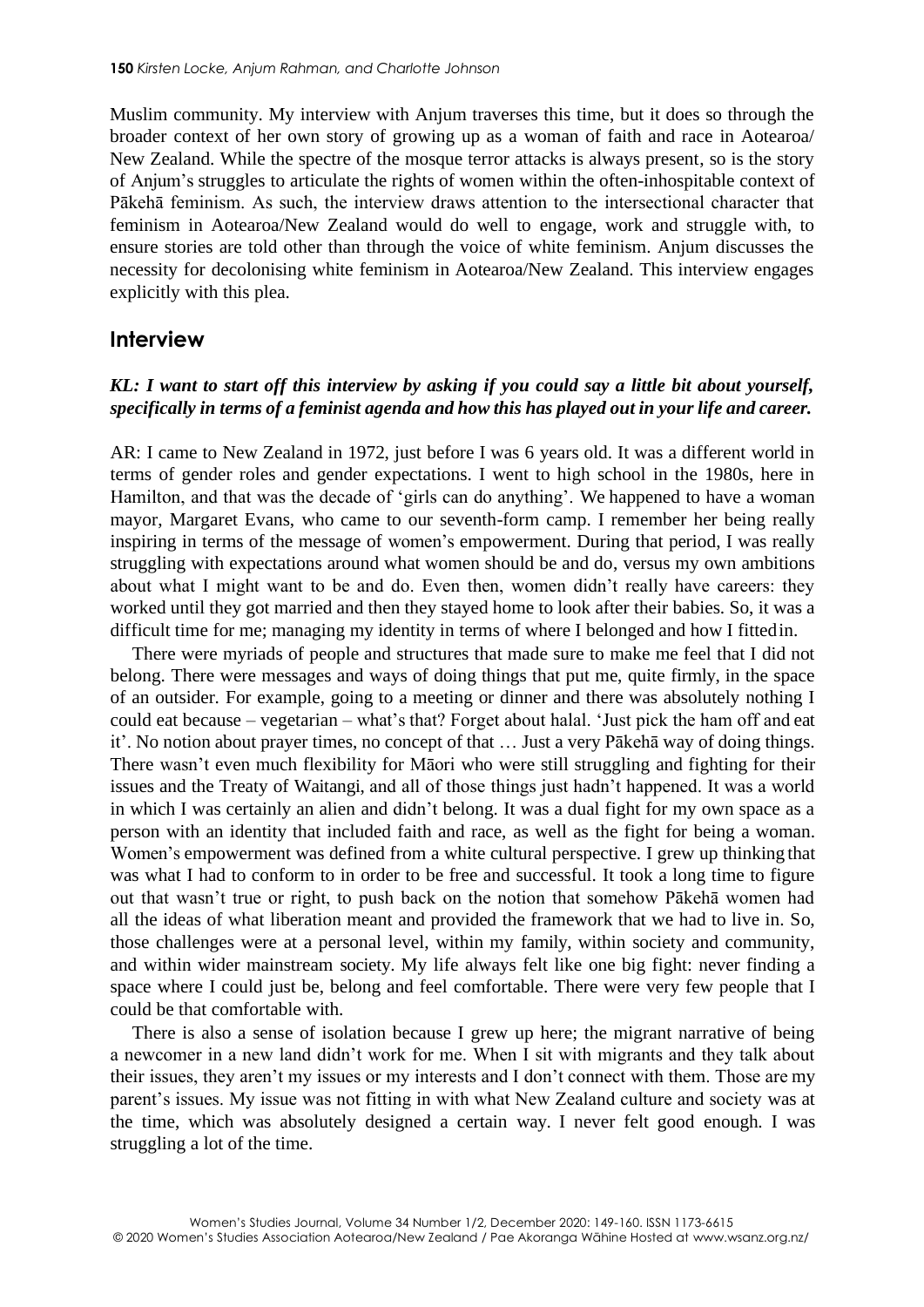#### *KL: Did you end up going to university?*

AR: Yes, I did. I got a degree in accounting because I was told that was a good career for a woman and I could work from home, and blah, blah, blah. I didn't feel passionately about anything else. If there had been something that I wanted to do instead I possibly would have fought for that, but nothing sang out to me. My highest marks were in accounting so I thought, 'Okay, I'll do that'.

Then I got a management degree at the University of Waikato and I got quite interested in information systems. I finished my degree and straightaway I got married. I was offered my dream job – it was not an accounting job – it was a systems management job. But, because the person I was marrying had a job somewhere else, I was pretty much put in the position of, 'No, you can't have that, you have to go where your partner is and you will have to find another job'.

So, I got a job in an accounting firm and that was really frustrating in terms of the societal restrictions around expectations for Muslim women, where you went and what you did. We are talking about the late 80s now: it was still unusual for women to be working their whole lives. Yes, there was childcare, et cetera, but even within wider society, it was not common. There was a lot of shaming of women who went to work and left their kids in childcare. There were a lot of restrictions around who you could be and what you could do. Then I had my own cultural and faith restrictions on top of that, which I find very interesting because the country you migrate from moves on and develops.

#### *KL: What country was that?*

AR: India. The people who leave it at a particular point in time – that is what they know and that is what they want to preserve in terms of their cultural heritage, so they don't move on. Meanwhile, that country has moved on. Cultural preservation becomes a restriction. Also, the understanding of religion isso fraught and very much determined by how its texts and traditions are interpreted. It is a minefield. I think a lot of women of faith connect to that because of how religion is used to shape you or to make you feel bad and is used as a tool against you. It depends who is doing the interpreting, how they are interpreting religious traditions and why, and what they are bringing to it from their own preconceived thoughts of how the world should be. There is a lot of that in terms of the way religion plays out. It's an additional layer of the guilt that is put on you for even wanting these things that are somehow bad, sinful or wrong.

I have written a spoken word poem called 'Spiritual abuse', which is a conglomerate of a lot of women's experiences from various faiths. It speaks of how people will tell you that you are going to hell if you won't be a good wife, you can't be like this, or do things like that.

## *KL: And in terms of really living with that dissonance and of trying to find yourself and having these different layers of religion and gender to deal with, how did that play out in terms of your career as an accountant?*

AR: I didn't, and I still don't, really have a career as an accountant. Partly because I would rather be doing other things than accounting. Accounting is a job that earns me money and meansI can do other things. At my age, with the work experience I have and what I've achieved, I should be a partner at a major firm ... but I spend my time at Shama Ethnic Women's Trust. I spent my time doing politics and standing for political parties. I have stood for central and local government.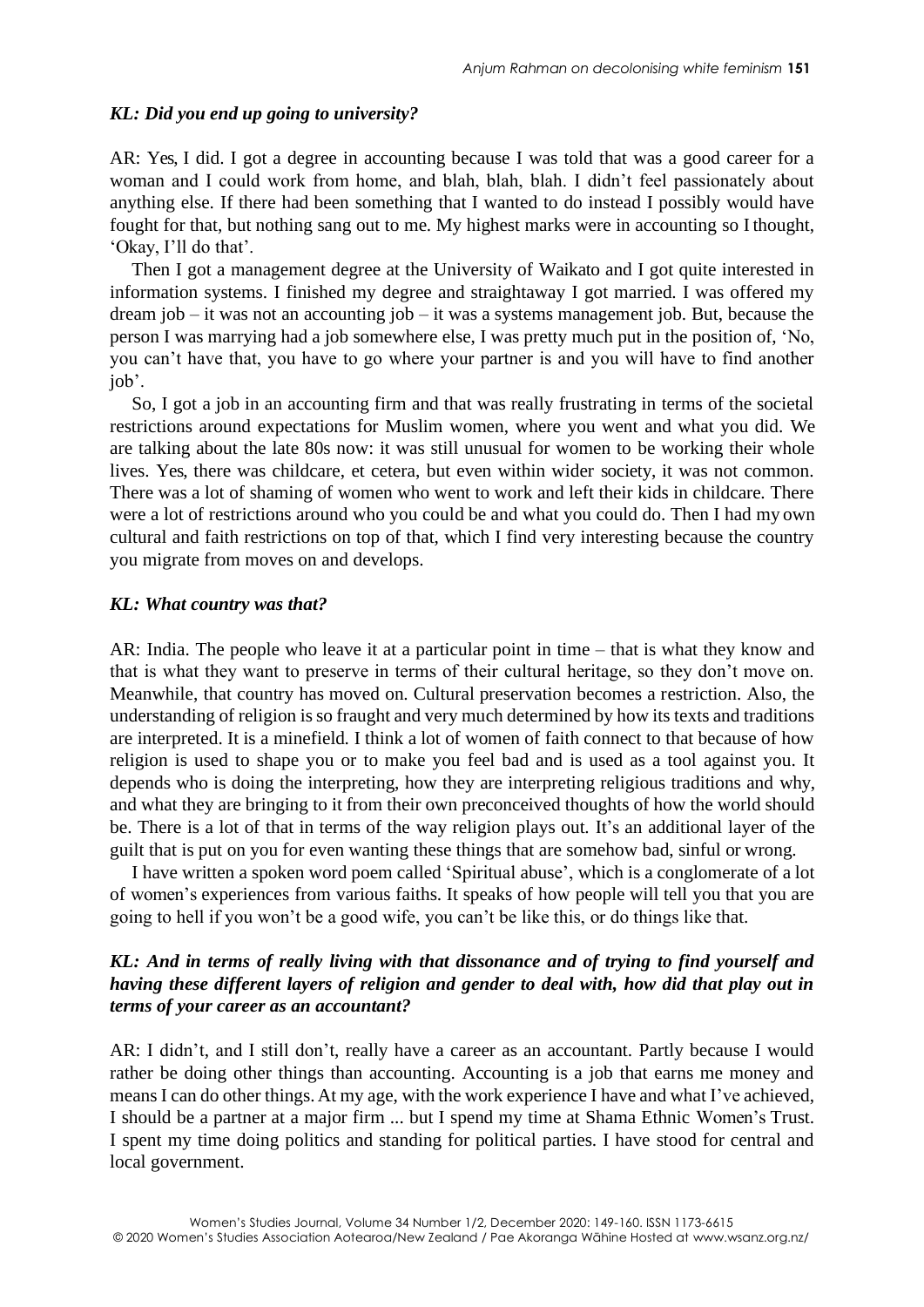## *KL: Tell me a little bit about your growing political awareness. What led you, and what gave you the courage to do that?*

AR: I got to my 30s and I looked at my life and thought, 'This is not who I want to be, it's not how I want to live. This is a life that is chosen for me'. *The Truman Show* came out and it just resonated with me so much in terms of this life that was safe and manufactured. I also went to see the Samuel Becket play *Happy Days*. It's just a monologue with one woman and she is buried up to her waist in something – she can't move. She says something like, 'I have got an umbrella here, the sun is shining, I'm doing well, I'm all right'. She is completely restricted and has no movement and the whole monologue was her justifying or trying to say everything is fine when it clearly isn't. In the second half of the play she's up to her neck. All you see is her head and she still says, 'I'm good, I can still move around, I can still love'. What this said to me was how you become okay with your own oppression … how you justify it to yourself and you think it's okay to be in that situation. Things like these were starting to percolate for me in terms of realising this wasn't the life that I had envisaged for myself. I think that was leading up to a lot of happenings in my personal life, but also within the wider world.

We entered the 1990s and the strong anti-Asian political rhetoric that we were seeing from the New Zealand First party became acceptable and was playing out in real-life incidences of violence and emotional and verbal abuse and harm. I remember feeling the powerlessness within that. Then of course 9/11 happened, and suddenly this very harsh, negative spotlight was on our community and we had no power or ability to speak back.

## *KL: Why do you think that was?*

AR: In those days, the media, the television programmes, had all of these experts speaking about us without us having any chance to respond. We didn't get interviewed. Nobody said, 'What does a Muslim person think about this?' We had no voice – we had nobody with media training in our community. Again, there was that feeling of being powerless and not having any ability to speak back. By the way, it has only gotten worse in terms of social media and the negativity you see in this context.

In 2002/2003 Dr Ashraf Choudhary was the first Muslim member of parliament and happened to be a family friend. We had known him from when he first came to New Zealand. He was visiting my parents in the midst of my angst about everything that was going on. I mentioned to him that I wanted to get more involved in the community and in wider things. I was already involved with the Islamic Women's Council and we'd started the meetings and discussions that led to this place [Shama] after the previous women's centre was shut down, but I still felt I needed something more and something else. So, I mentioned that to DrChoudhary. I said, 'I just want to get more involved in community', and he replied, 'Why don't you go to the Labour Women's Conference in Wellington?' And so, he hooked me into that. The Labour Government of that time was quite different to what it became in 2006/2007. At that time, they were a government that paid attention and listened – ministers would turn up to conferences with pen and paper and they would be writing things down. You felt like you were being heard and something was being done about it.

## *KL: Is this when Helen Clark was around?*

AR: Yes, and Steve Chadwick and a lot of really good Labour women. After that conference, I came back and joined the Labour Party. Our local MP for Hamilton East was Dianne Yates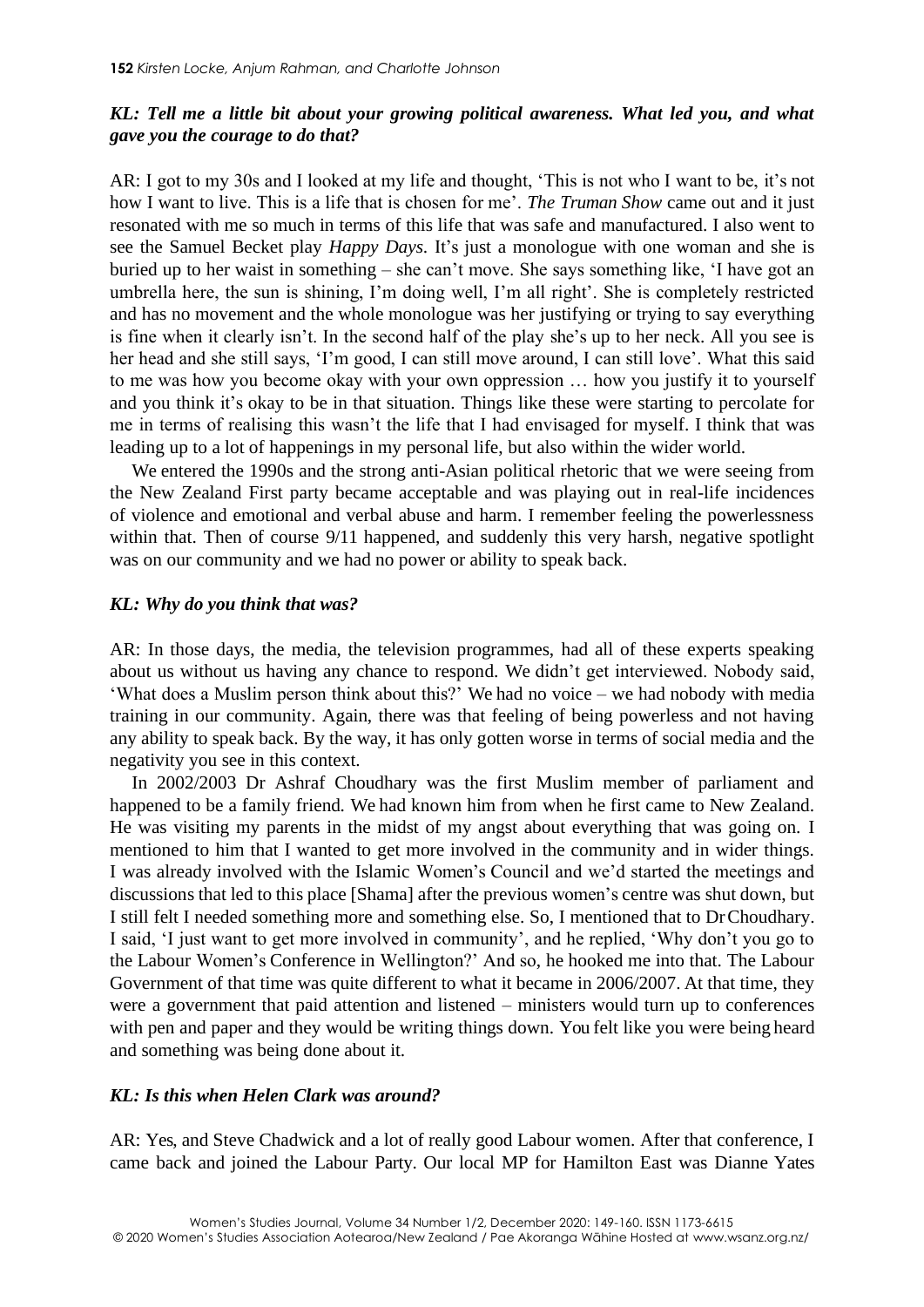and she was a great mentor. I remember being invited to her house with my then husband. We were having a discussion and I think she was just watching how that went. She really took me in and supported me and suggested that I stand for the list.

I then went through my divorce, so I was dealing with having to be on my own, look after the kids alone, as well as campaign and be a candidate. It was quite a difficult time but, as a person who had very little self-worth and very little confidence, it was a way for me to feel like I was valuable. It was a way for me to feel like I was worth something. I was connecting to people who were welcoming and accepting and I was feeling like I could make a difference. With the Labour Party, I became the regional chair at one point. I was on the policy council and later in around 2008 or 2009, I got onto the New Zealand Council. I had various positions, including where I was involved with helping to set up the ethnic sector in Labour. It all felt like we were doing things that were having an impact on policy and on government and it was really affirming.

Around 2006, I became a trustee for the local Community Access Broadcaster. I had also started building up a media voice. I got media training within the Labour Party as a candidate, but the Office of Ethnic Communities also provided some media training and I did some workshops. I was starting to write for the local papers. I remember something getting published in the *Sunday Star Times*, and I was learning to write press releases … I think my big TV break came from Willie Jackson on *Eye to Eye* in 2004. I had written a submission for the Hate Speech Inquiry which they somehow found out about or got hold of. They asked me to be on the show that consisted of a panel of two people speaking for a topic and two people against. I think the first one I went on was with Chris Carter and opposite me was Judith Collins and someone else. I debated the issue and it was fabulous – *Eye to Eye* were just so supportive. Then they had me back on the show a year later and I was opposite Winston Peters. The format of the show was one where you could actually talk through the issues. Willie didn't try to have people being hostile. He facilitated the debate. He was supportive of me, personally. He had a programme with John Tamahere and they came down to Hamilton and did a session with me, then Willie went onto Radio Live and asked me to call in on a couple of issues.

In 2005, Winston Peters did his 'end of tolerance' speech and TVNZ picked it up and put me on *Close Up* to debate him on prime-time television and I totally got the better of him. Then Radio New Zealand called me to be on the next morning and I had him speechless. He didn't have an answer. It was the first time that he had ever had to speak with a person from the target group that he was going after politically – it didn't play out well. That 'end of tolerance'speech was horrendous. Then we had the whole Don Brash-Orewa thing going on and that outpouring of hatred for Māori. Don Brash gave everyone permission to say their worst thoughts out loud and what we became as a country was just awful. So, to be a part of the Labour campaign that won that election was huge.

Around 2007/2008, I started blogging and I was asked to be a blogger with the *The Hand Mirror*, which was the top feminist blog in New Zealand for a while. Some of those debates and arguments shaped my thinking to some extent. It opened my eyes to certain issues, for example the whole notion of victim blaming. One of the first things that I read on *The Hand Mirror*  was around an ALAC [Alcohol Advisory Council] ad which depicted a woman going into a bar, getting drunk and it finishes off with her staggering out of the bar and a guy following her down a dark alley. And the message is: don't get drunk or you will get raped. *The Hand Mirror*  were pushing back on that because it was victim blaming. It was an award-winning ad! It took me a while to get why victim blaming is wrong but having been in that space, having those debates, hearing the arguments … I found it educational.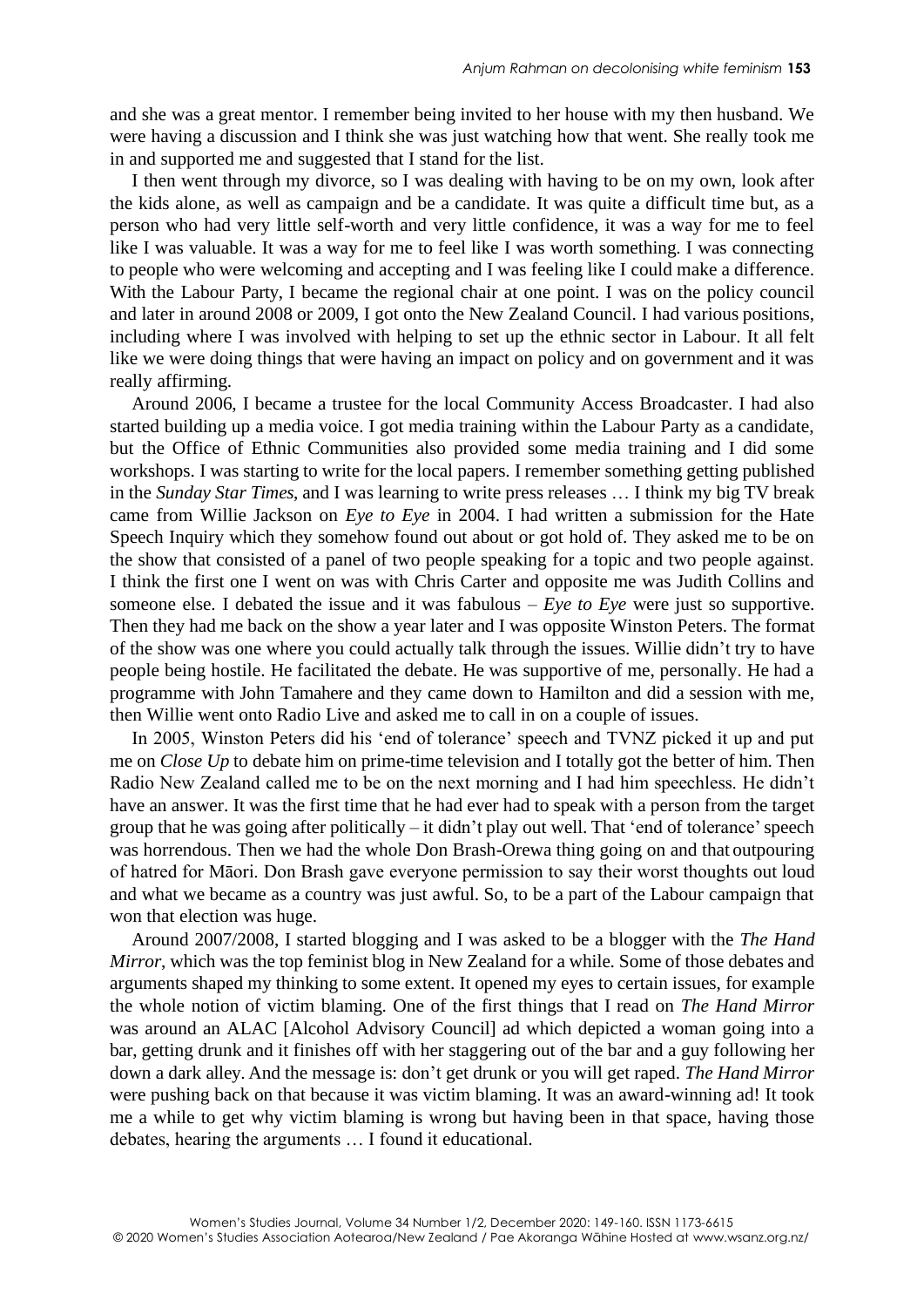I also found blogging difficult in terms of managing the comments and putting yourself out there to the world where anyone could say anything, but we had a good moderation policy and we stuck to it. But there were other things happening on the blog that were race-based and were very harmful.

## *KL: What kinds of things were happening on the blog?*

AR: I remember having a debate with one of the other bloggers – we were commenting back and forth on the blogs publicly. She was talking about going out with a man who had a child with another woman, her whole view of the lack of discipline in the child's life, how the mother was, and that it wasn't good for the kid, et cetera. And I thought, hang on – this is your cultural view of what motherhood should be. She was saying how kids need to be prepared to move out of the house at 18 and have to fend for themselves. Well, l know Indian kids whose parents would pack food for them for the whole week at that age, the kids never cooked for themselves and they were perfectly fine, upstanding members of society.

### *KL: That's an example of a Pākehā view of childrearing.*

AR: Yeah, these are the kids that are in bed by seven and there is regimentation and rules ... whereas we are so much more fluid. We don't need our kids to leave home and we don't need to be told what is good and bad in terms of parenting.

I think where I really fell apart was around the porn arguments because I remain strongly anti-pornography. Then you had women on other blogs who had a much bigger following than mine. I got into a stoush with one of them which involved people attacking me for being antipornography. They were arguing it was a woman's choice and women's empowerment and if a woman chose to participate in pornography, then a good feminist would support women's choices. But I said that all choices aren't feminist choices and we need to provide better choices for women. It was fraught and I felt like a real lone voice within that argument. My blog numbers dropped right down. Whilst I was blogging for *The Hand Mirror*, I had also set up my own personal blog and the stats took a real dive. I tried to stay away from some of the stuff because it was just not good for my health. It was also framed as 'all these religious people with sexual suppression' and whatever. It was that dynamic between third-wave feminism and second-wave, and the third-wave feminists being all sex-positive. There is nothing around antiporn not being sex positive – I am all for good sex! But the way that things were framed, it was just really hard.

I don't want women who work in the sex industry to be harmed. If that's what they are doing and if that is their individual choice, then they should be safe. They shouldn't be hurt and they shouldn't be harmed. Beyond that, we should be able to have a societal discussion about whether we can offer better choices and whether these are the best choices. Feminists then turn around with, 'We support you in wearing a hijab and we don't say that's a bad choice and it's oppressive, so why would you not support our choices?

#### *KL: That is a horrible argument and it is not logical.*

AR: That is what we have to put up with as women who wear headscarves. I've seen women wear burqas and I'm always put in the position of having to defend those women because I believe they have the right to make that choice. I've done a lot of blog posts around this to say yes, they have the right to make choices. It's not a feminist choice but it is their choice and we can't ban it.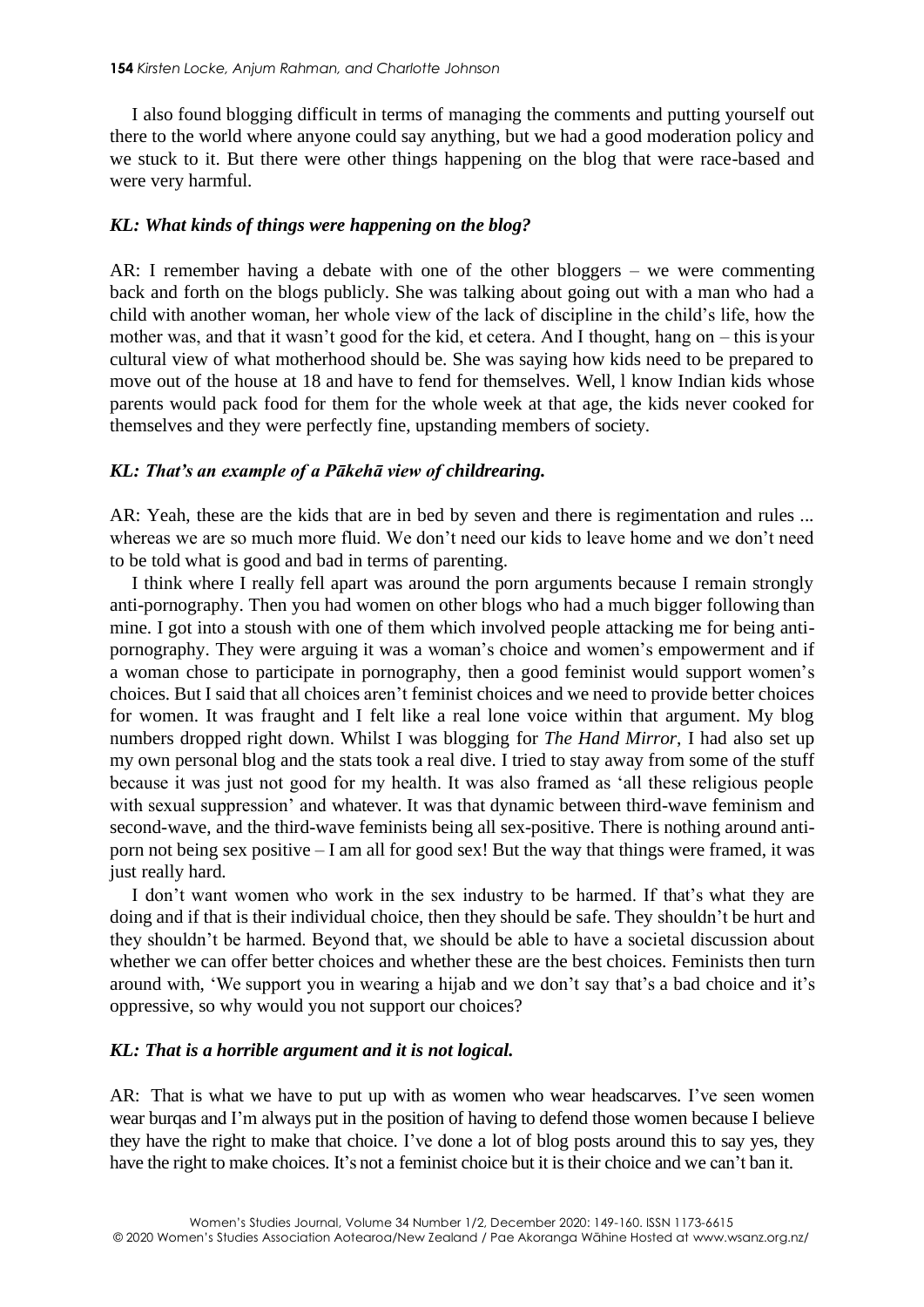So, my arguments around porn were never that we have to ban porn. It was more about how we can, as a society, give women better choices so that sex work isn't their best option to get out of poverty, or pay off their student loan or feed their kids. When there are structural imbalances in society, such as the gender pay gap and lack of access to leadership positions, then people are unable to make fair and free choices.

#### *KL: Tell me about the other things that you are doing.*

AR: Moving into this decade, I still do politics but I stepped back a little bit from it. I ran for the Labour list in 2005, 2008 and then I skipped 2011 and then ran again in 2014 but never got very far. I didn't get much support – internally or externally. Like when a retailer won't give a Muslim woman in a hijab a job – it's not because they think there's anything wrong with her, but they are afraid their customers might turn away.

## *KL: That's really disappointing to hear.*

AR: My article published in the *Women's Studies Journal* (Rahman, 2011) details my view of how I think politics plays out for me. I'm sure all the parties were the same. If you want to be successful in politics, you have to bring in the votes and you have to bring money. You have to show that you are doing both. Those two things always favour white men. White women are figuring their way through that, but it is not actually just about skills. If it was just about skills then I would put my skills up there, even standing for council in terms of who is in council now and being able to do the job. If anyone thinks that the list or politics is about merit, well that is a joke – it really isn't. That is the argument we always got and that women always get: 'Oh well, we just get the best person for the job and if that happens to be a man, well, it is'. It almost always happens to be a man, without any notion of the fact that women don't get a chance to get the level of experience and skills because those places aren't open for them. For women of colour, that is even more so.

All through the 2000s and earlier this decade, all the activism and arguments around pay equity and the gender pay gap were only about the difference between men and women's pay. For a long time, nobody would say, 'Oh let's get some parity between Pacific women's pay and white women's pay'. Nobody would. They didn't care. There was just one aggregate number and then when you broke down the ethnic pay gap, Pasifika women got paid 67 cents to the one dollar of the white male, whereas white women are at 82 or 92 cents – a much higher level. Māori women fall in between. Asian women earn a bit less than white women, but not too much less compared to Pasifika women. But who was taking up the baton for them? We can put out the stats for gender but let's put out stats for this: what are the options and how can they get better options and better pay? Why are they stuck as the cleaners and in hospitality and the low paid jobs, and how do we get more equity?

That has been a real blind spot in feminism. Some of the harshest criticisms I get are from white women. Women who say they are feminists. 'You must be so thankful that you get to live in New Zealand and not in Saudi Arabia. You must be really, really grateful for that'. I had a client say that to me. As my client, I can't push back on her. I tried to do it politely and said, 'I'm not grateful – this is my country. It's where I am'.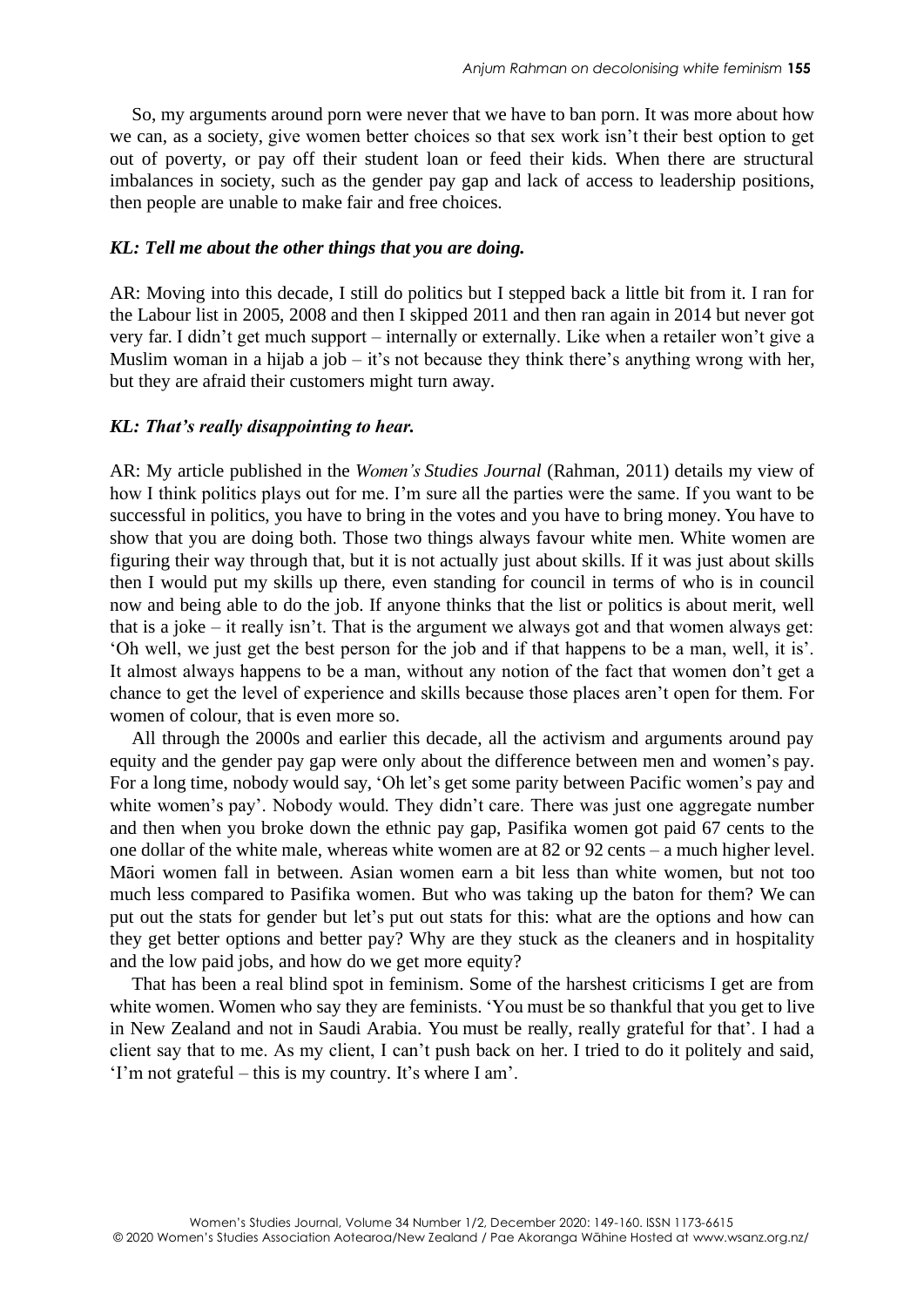#### *KL: It is just a real lack of understanding, isn't it?*

AR: That's right. It's a lack of having that experience. I've been talking about this recently and I read it a lot. When people talk about gender equality and diversity, what they mean is getting more white women into the boardroom, getting more white women into senior management, and I think that is what is happening. What I heard is happening within the public services is that lots of white women are getting top-paying jobs they weren't getting before, but it is just white women. For example, look at the voting patterns in the American elections: 52 percent of white women voted for Trump and 90 percent of black women didn't. People will put race over gender. Even if they know that 'this person is bad for me as a woman, but my issues around race are so great that I will put aside my own self-interest as a woman and vote for them'. Many women would deny it, it's really frustrating.

I remember watching a documentary quite a few years ago about Saudi women's activism, what they were doing ... they specifically said, 'We don't want any western notions of liberation. We want what we want for us and our way and what works for us'. Racism within feminism is so strong in terms of saying, 'We know what is the best way, we know how everybody should live their lives'. Or then there is, 'We support all choices and every choice is valid – feminism is about supporting all those choices'. It isn't either of those things. Having the ability to say that, actually, 'You haven't got it figured out'. Look at the level of sexual violence and family violence in this country – it's really high which indicates we haven't figured it out. The number of women on private company boards is very low, so we haven't figured it out. Sometimes I will just sit and watch ads on TV. The number of girls that get to be actively doing something is much less compared to the number of boys that get to be actively doing something. Rather, the girls will be adoring or passively listening or just cleaning or doing the laundry or whatever. My response is: 'No you haven't found the answer. So don't come and act like you are some kind of special somebody with some kind of special knowledge that is better than my knowledge and my view of where and how I want to be in the world'.

It is about decolonising feminism – it hasn't happened. A lot of white feminism is patriarchal and colonial. In New Zealand, I think it is not as bad as Europe and the United States. Feminists coming out of Europe, banning the burqa and the hijab and putting restrictions on women by saying, 'This is our culture' or 'You are oppressed, and we are freeing you'. It's ridiculous. What these groups are saying is that we don't have the capacity to free ourselves. Why does our freedom have to look the same as what you think freedom looks like? When you think about the invasion of Iraq, look at how much feminist discourses were used to justify those activities and illegal occupations. The narrative around Iraq when Bush declared victory was, 'Now they're free, they can all wear miniskirts'. Really? They can wear miniskirts, but they have to be afraid that their children may be bombed every single day they go to school? That is after the American coalition had stopped bombing. The country fell apart and then they had ISIS. Is wearing a miniskirt likely to be a priority, do you think?

I challenge people and say that white feminism is killing Muslim women. It is literally harming us. It is not helping us. If that is what feminism is to you, if that is what liberation looks like to you, then it is actively harming us.

## *KL: What needs to happen then, let's just say here in New Zealand?*

AR: How do you go about decolonising feminism? How do we give space to other voices and understandings? How do we move ourselves from the position of 'We know best, our way is best and this is the answer'?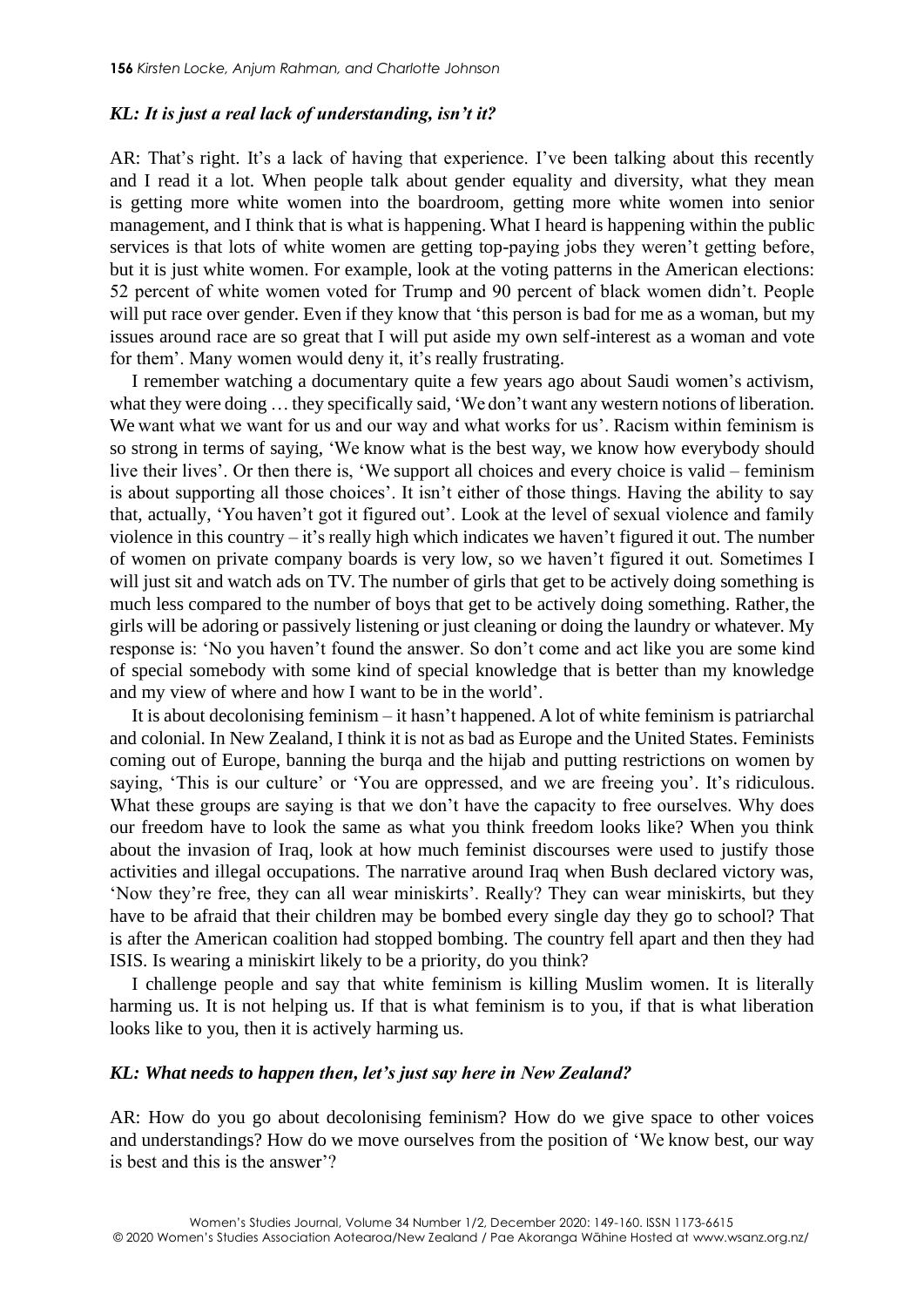After the horrific events in Christchurch, I have been working on the project called the Inclusive Aotearoa Collective Tāhono [described as a collaboration of people across the country committed to building a socially inclusive Aotearoa/New Zealand] and it was born out of the fact that we were having all these discussions with government. There was an issues paper that I helped edit. We were saying that, to address this, you need to take a strategic approach. You need a strategy around diversity and inclusion.

## *KL: What do you mean by that?*

AR: We need to go out and talk about all the various ways we can connect with communities, with people, and get various voices speaking. At the same time, trying to map what activities are happening already so that we can see where the gaps are; or, if one community is doing something really well, how can we translate that to another sector or another region? Bringing some strategic thinking, bringing things together and thinking about it. Accepting that it is going to be a living document, we hope to have the strategy document done towards the end of next year and then we want to implement it using the constellation model.

## *KL: What is the constellation model?*

AR: You have these constellations which are work hubs. So, each constellation would be focused on a particular goal or target of what they wanted to achieve. You bring all the people together that are interested in that topic. One that worked in the United States was around reducing teen pregnancies. In Oregon, they got anti-abortionists and pro-choice people altogether to work on it. Even though they had strongly differing views on abortion, they got in the room because they could all agree that they didn't want teen pregnancies. So, that is kind of the model.

We bring a goal that people can agree on; yes, we want to reduce online hate or yes, we want to educate people about diversity … whatever it is. Bring them together, making sure you have real diversity, making sure you have voices from lots of different communities in the space.

The role of the secretariat is to bring those people together, to facilitate those conversations, to start to work out how to implement the strategy. For example, this is something that people have said they want to happen, what can we as a group do to work together to achieve that goal?

## *KL: Is this going to be administered through a government structure?*

AR: No. We've got philanthropic funding and we're doing it. We've got staff now and we have a three-year programme of how we are going to do all this. I'm really quite excited about it. To me, it's like we're changing the way we think and work depending on your perspective. This is a civil society project; I'm not going near government. It is about communities and working in the NGO space and saying, 'Let's get together, what can we do, what can we share? What are the needs, what are the issues, what do people want to happen, can we bring some commonalities?' Find the common things in that and then we will aim to start with three constellations and see how that goes. One or two of them might fail, but you have got to try things out.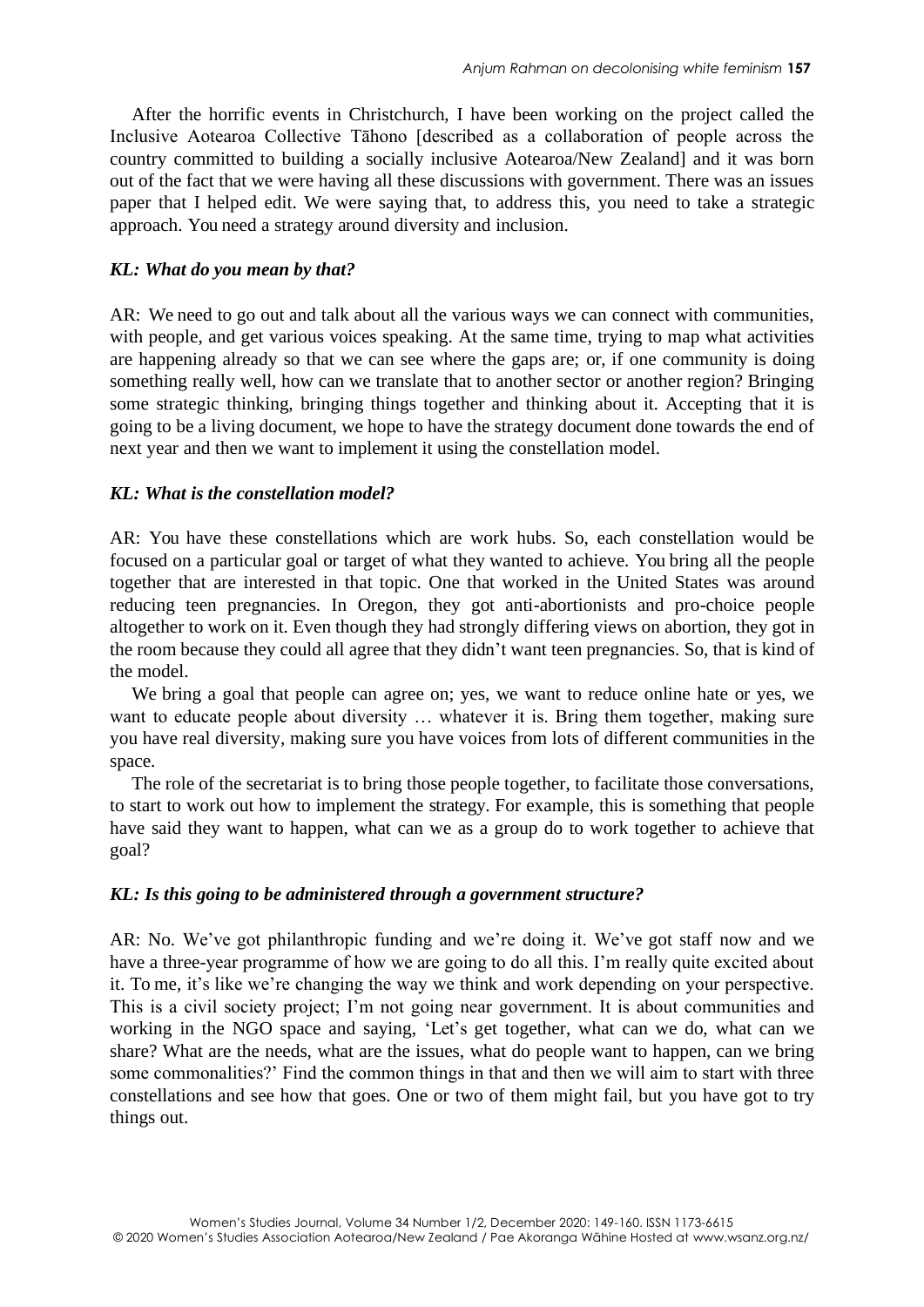## *KL: What was your experience of being part of the Christchurch Call<sup>2</sup> and how do you feel about that?*

AR: Going to New York was amazing. Being on an international-level discussion and to have a voice in that, to be able to push back on some of the narratives, was really useful. Coming back, having some of those connections and networks was really good. There was a video game published from the point of view of the shooter. The character had almost the same name (changed a couple of consonants and a vowel) of the alleged killer and, in the game, you get to be the killer and go around shooting Muslims. I haven't seen it but, because I have those connections, I could go to the Ministry of Foreign Affairs, to the Human Rights Commission, and various other government departments. Then Foreign Affairs got back to me and said, 'We have sent it off to the GICT [Global Institute of Cyber Technology], they have a hash sharing data base'. That means all the social media platforms can ban the hashes. $3$  So, nobody can promote the game using any of the major social media platforms.

I would not have been able to have access to that so quickly and effectively without having gone to New York, even though it's our own Ministry of Foreign Affairs. Before, I didn't have those connections and I wouldn't even have known that was something I could access and use to prevent harm.

## *KL: Do you ever think you will go back into formal politics again in New Zealand?*

AR: Probably not, because I feel like what I'm doing now (with the Inclusive Aotearoa Collective Tāhono) has the potential to have a significant impact. I have always been more of a grassroots person – I don't play politics well. In terms of what my skills and strengths are, the design of the political system doesn't work for me. I was asked to stand for local body again this year but I was in the middle of designing this project and I thought, 'Why would I do something local when I could have an impact at an international level?' I questioned how much power I would have as a backbench MP on the list in terms of how the party works, how would I be heard, and then the trade off with other parties – how would that be heard and received, would anything I say carry weight within that whole process? If you see the way that Golriz [Ghahraman, MP for the Green Party] was being attacked … it was a targeted political attack that has gone directly to her, and the same with Marama [Davidson, leader of the Green Party]. They specifically picked the women of colour, chose them to be the target and then have gone after them in a specific way. I don't need that in my life. I can make change without all of that.

*KL: One of my students wrote a very brilliant paper in this journal that talks about 'the grateful immigrant' (Thiruselvam, 2019), and she really critiques the way the media dealt with Jacinda Ardern after Christchurch as yet another story of the white woman coming in and taking over. I was really shocked by that critique. I was trying to work out why I was shocked by it and it was a completely valid critique and it really made me look at what role the media has, the visualisation of what was acceptable – non-Muslim women wearing headscarves – alongside my own assumptions. I don't really know what this question is other than, how was that for you as a woman of faith?*

AR: There was the 'wear-a-hijab day', which I was completely opposed to, but someone within the community had said yes to it before we had a chance to say no. Of course, a lot of people were trying to show support for us, therefore we should be really happy with that, even within our own community. Given where we were with everything, this was not the time and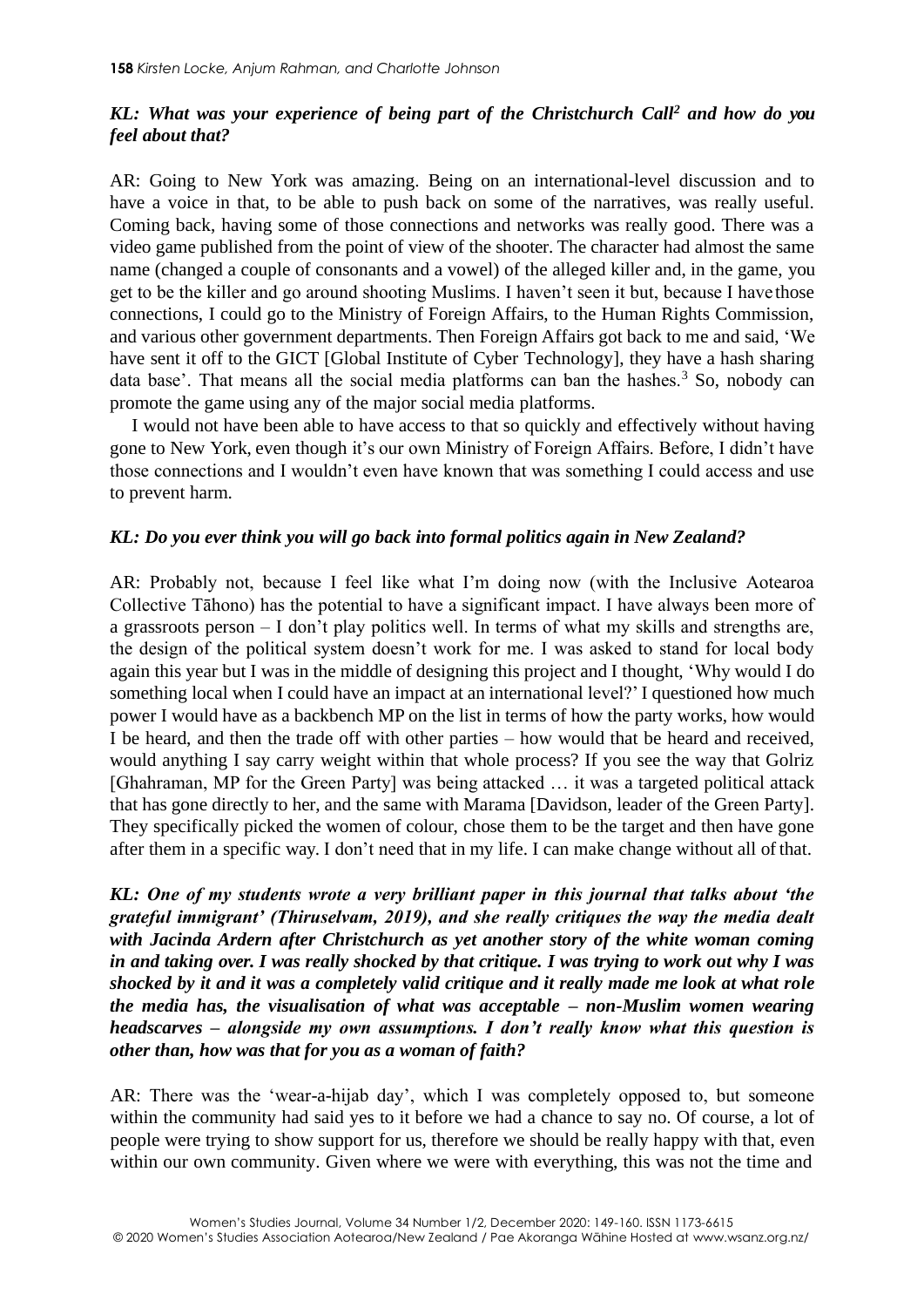place to have that debate. I turned down about 27 or 28 media interviews and just said I'm not commenting on that topic. My view was that I wasn't interested in performative measures. That day was about healing for the people who felt bad about what happened in Christchurch. It wasn't actually about the Muslim community. Everybody wanted to be doing something to show their support and that was a quick and easy way to do it. You are not addressing the difficult questions and the hard challenges that you need to face. It is just a very superficial move. The hijab means something to us as an expression of faith, an act of worship. Just wearing it for a day when you don't have any of that … don't do it. It is not worth it.

I got a call from a woman MP afterwards, a woman in the first sitting of parliament, and she said, 'We are all thinking we will wear a hijab and go into parliament', and I said, 'Please don't', so they didn't. Thankfully, someone bothered to ring me and ask. I said, 'I'm not interested in you women MPs going and wearing a hijab as if it means something. I'm not interested in your performance politics. I want to hear what you guys are actually going to do so that this kind of thing doesn't happen again – I would prefer if you didn't'. That message went around, and nobody wore one. To be fair to the group that did the 'wear-a-hijab day', they also asked some other Muslim women, and a couple of the women they spoke to said, 'We are fine with it, go ahead'. I thought, 'I'm not going to create division within the community and I'm not going to create bad feeling within the country if people want to do it. Just because I disagree with it, it's not the time to start that debate'.

## *KL: And one final question in terms of representative politics, do you think there will ever be a day where there are groups of Muslim women representing New Zealand government?*

AR: Yeah, I think it will happen. The reason why I think it will happen is because I think our young people are so much better than us at this stuff. They have grown up with diversity, they accept it, they understand it, and it's just a matter of time.

I went to a church service very close to here, and one of the questions from the congregation was, 'Why are all these young people watching violent movies?' As part of my answer, I said 'Look at who voted for Trump – it wasn't the young people, that's not where the issue is'. Our young people are marching for climate change, they are politically aware and active. They don't do things the way we do things. They don't join political parties; they want direct action. They have lost faith in government to a large extent, they see that it is not working for them. These are the first generations in the whole of human history to be worse off than their parents. They have a point – if they wanted me, I'd be marching up there with them. The world that we have structured and designed for them … we got it completely wrong. As they grow up, hopefully they'll hold onto what they have and hopefully we will see better representation and meaningful inclusion. I'm also working towards that with the work that I'm doing, hoping to make a little dent in that space. If it is successful, in 10 years we'll have 10 constellations all working in various areas and, if that all goes really well, maybe it is a model that we take to other countries to push for social change. But those that are in power will be doing their best to make sure things don't change. It's about how you negotiate around that, how we build our own power base and work collectively. We need to move back from that individualistic view of the world that we got gifted in the 80s and that has just carried on.

#### *KL: I will end here. Anjum, thank you very much for your time.*